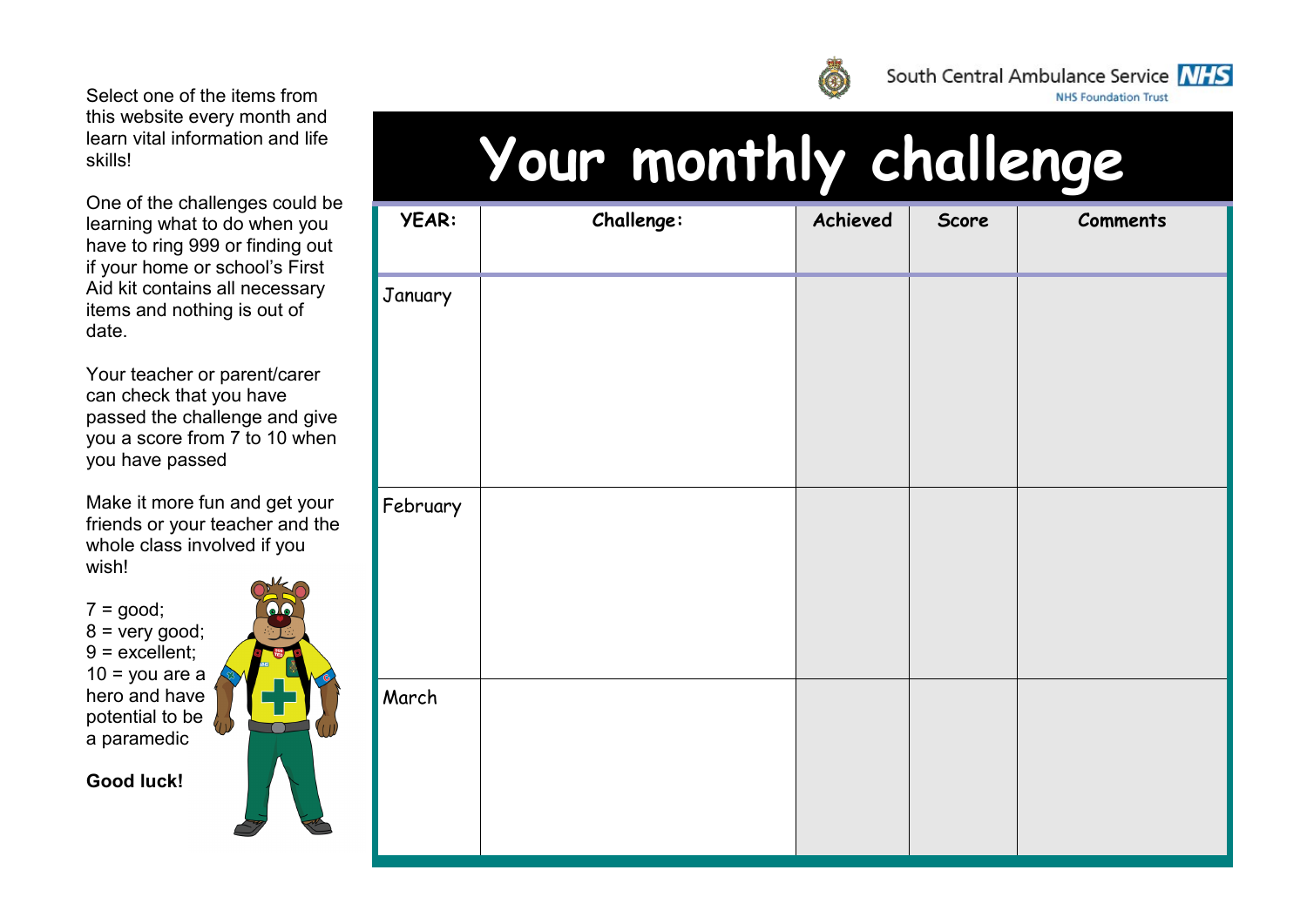One of the challenges could be learning what to do when you have to ring 999 or finding out if your home or school's First Aid kit contains all necessary items and nothing is out of date.

Your teacher or parent/carer can check that you have passed the challenge and give you a score from 7 to 10 when you have passed

Make it more fun and get your friends or your teacher and the whole class involved if you wish!

 $7 = \text{good}$ ;  $8 =$  very good; 9 = excellent;  $10 =$  you are a hero and have potential to be a paramedic

**Good luck!**





South Central Ambulance Service NHS

**NHS Foundation Trust** 

| <b>YEAR:</b> | Challenge: | Achieved | Score | <b>Comments</b> |
|--------------|------------|----------|-------|-----------------|
| April        |            |          |       |                 |
| May          |            |          |       |                 |
| June         |            |          |       |                 |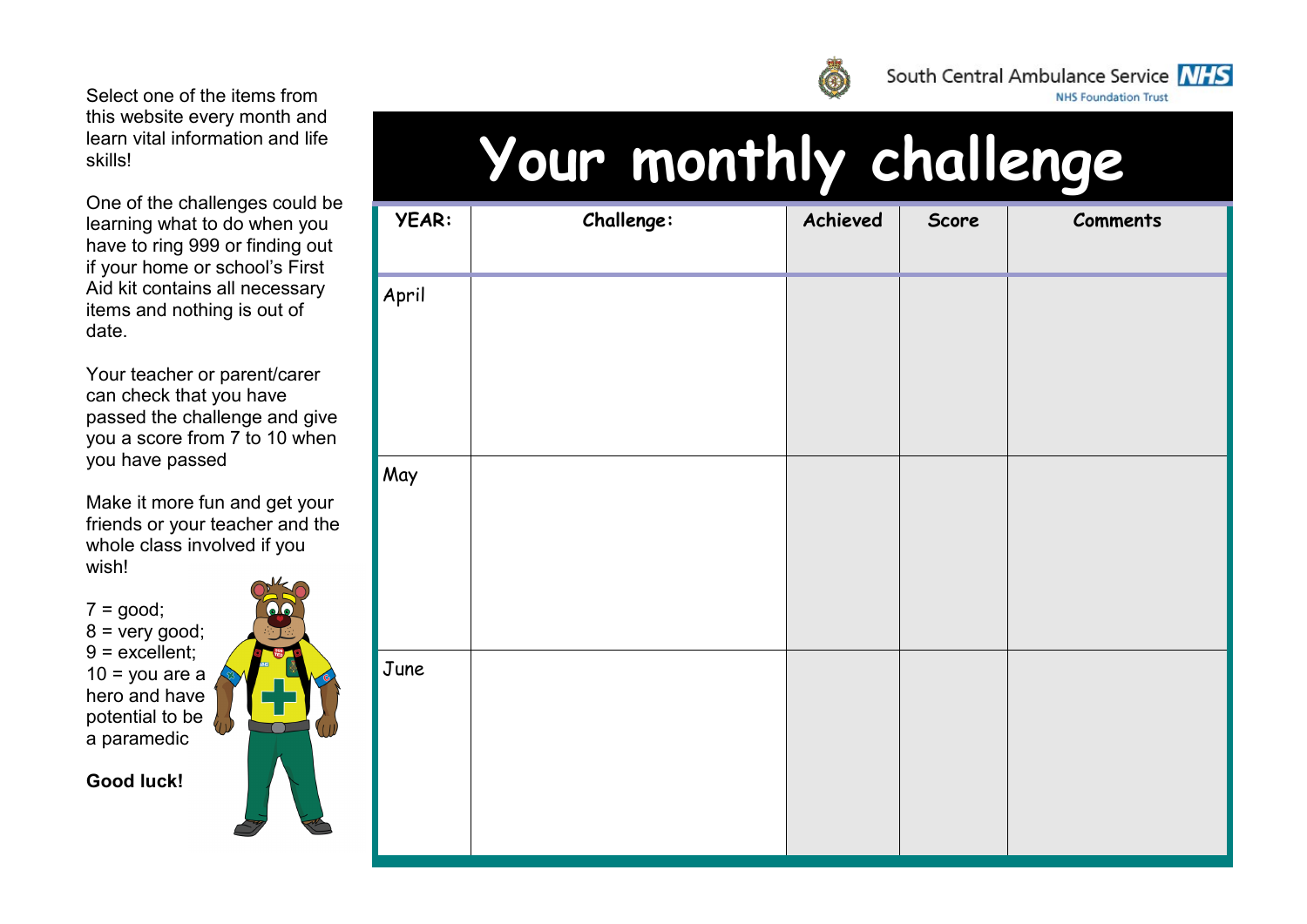One of the challenges could be learning what to do when you have to ring 999 or finding out if your home or school's First Aid kit contains all necessary items and nothing is out of date.

Your teacher or parent/carer can check that you have passed the challenge and give you a score from 7 to 10 when you have passed

Make it more fun and get your friends or your teacher and the whole class involved if you wish!

 $7 = \text{good}$ ;  $8 =$  very good; 9 = excellent;  $10 =$  you are a hero and have potential to be a paramedic

**Good luck!**





South Central Ambulance Service NHS

**NHS Foundation Trust** 

## **Your monthly challenge**

| <b>YEAR:</b> | Challenge: | Achieved | Score | <b>Comments</b> |
|--------------|------------|----------|-------|-----------------|
| July         |            |          |       |                 |
|              |            |          |       |                 |
|              |            |          |       |                 |
| August       |            |          |       |                 |
|              |            |          |       |                 |
|              |            |          |       |                 |
| September    |            |          |       |                 |
|              |            |          |       |                 |
|              |            |          |       |                 |
|              |            |          |       |                 |